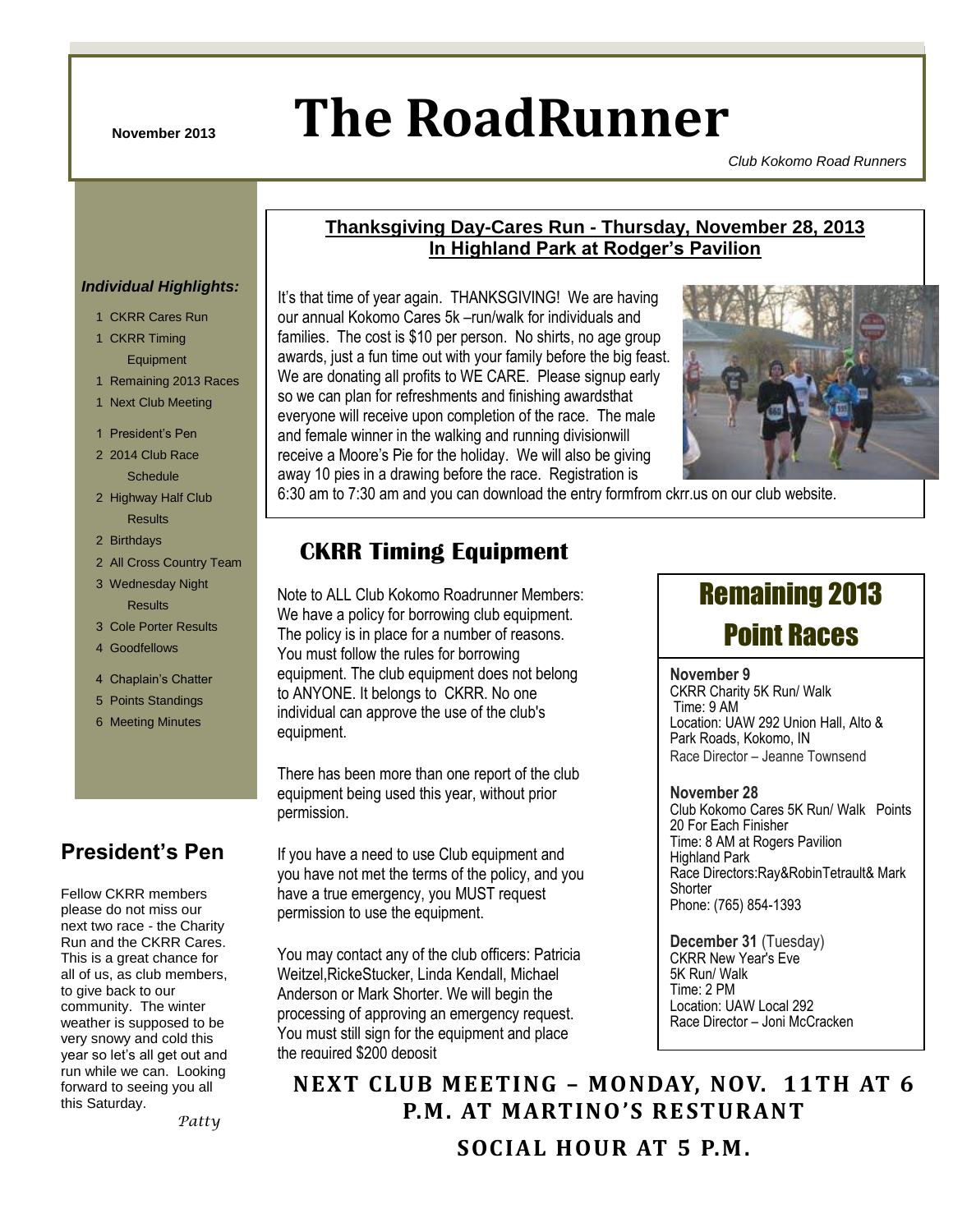# CKRR – November 2013 Page 2 of 6

#### 2014 Calander/Race Schedule – APPROVED With Corrections

8 – Mar Old Ben 5K? 6 – 10 Series Apperson Kids Track/Jordan Ousley A – Oct Cole Porter<br>19 – Mar Norris – Amboy 5K 9a.m./John Norris 10 – Jul Coyote Kids – THURSDAY 25 – Oct Kokomo YMCA 5K-??? 15 – Mar Norris – Amboy 5K 9a.m./John Norris 5 – Apr CK Ultimate 10m, 5m/ Rhenda Acton 12 – Jul Race for Grace 5K/Doug Mankell 8 – Nov CK Charity Run 5K<br>12 – May Norris-Kokomo 8:30 / John Norris 17 – Jul Coyote Kids – THURSDAY 19 – 10 – 10 CK Cares 5K/Ray, N 10 – May Norris-Kokomo 8:30 / John Norris 17 – Jul Coyote Kids – THURSDAY 27 – Nov CK Cares 5K/Ray,Mark/Robin 17 – May MCF Prison Breakout 5K/Anne Hubbard 19 – Jul Panther Prowl 5K/Gary Jewell 31 – Dec NY Eve 5K 2p.m./Joni McCraken 24 – May CK Almost Free 5K 8a.m. 24 – Jul Coyote Kids - THURSDAY 5 – Jun Coyote Kids – THURSDAY 31 – Jul Coyote Kids – AWARDS? 23 Events as it stands now 7 – Jun Bona Vista 5K/Vicki Boles 2 – 2 – Aug Norris-Converse 5K 8a.m./John Norris 2 possible that will be cancelled<br>12 – Jun Coyote Kids – THURSDAY 16 – Aug Cam Race for Shelter 5K 12 – Jun Coyote Kids – THURSDAY 14 – Jun Norris-Greentown 5m 8a.m./John Norris 23 – Aug Runnin the Shores 5K/Rebecca Monroe/??? Some dates may change 19 – Jun Coyote Kids – THURSDAY 6 – Sep Steps to Recovery 26 – Jun Coyote Kids - THURSDAY 13 – Sep CK GNO 5K 5p.m. 5 – Jul Haynes-Apperson 4m, 3m, 1m 27 – Sep Bee Bumble 10k, 5k Burnettsville

## **Highway Half Results October 12th, 2013**

**Half Marathon – time & pace** Kory Kennedy - 1:17:06 - 5:54 Christian High - 1:24:13 - 6:26 Byron Bundrent - 1:30:08 - 6:53 Matthew York - 1:30:09 - 6:53 Chris Lasley - 1:35:01 - 7:16 Heather Weber - 1:35:07 - 7:16 Jay Priest - 1:36:18 - 7:22 Aaron Craig - 1:36:41 - 7:23 Phil Rozzi - 1:44:43 - 8:00 Robyn Paginton - 1:45:35 - 8:04 Dan Lutes - 1:46:27 - 8:08 Tommy Werst - 1:51:50 - 8:33 Jack Reed - 1:52:11 - 8:34 Kelly Wright - 1:53:18 - 8:39 Nikki Frazier - 1:53:40 - 8:41 Tarin Serra - 1:54:54 - 8:47 Kate Steiner - 1:55:05 - 8:48 Ronald Greene - 1:59:48 - 9:09 Shelly Wyman - 2:00:24 - 9:12 Paul Wyman - 2:00:24 - 9:12 Tami Moore - 2:01:24 - 9:16 Jana Curry - 2:01:41 - 9:18 Ryan Dollens- 2:02:18 - 9:21 Dana Culp - 2:02:56 - 9:23 Todd Moser - 2:03:38 - 9:27 Mark Rodgers - 2:03:39 - 9:27 Scott Deyoe - 2:06:37 - 9:40 T.A. Weber - 2:07:35 - 9:45 Tina Dixon - 2:07:55 - 9:46 Lora Felker- 2:09:06 - 9:52 Terri Jackson - 2:12:25 - 10:07 Vince Lorenz - 2:18:55 - 10:37 Gregory Townsend - 2:18:59 - 10:37 Stacey Bettegnies - 2:19:24 - 10:39 Laurie Ousley - 2:20:49 - 10:45 Jennifer Van Horn - 2:21:56 - 10:51 Angie Gollner - 2:22:05 - 10:51 Laura Cook - 2:22:43 - 10:54 Mary Miller - 2:25:03 - 11:05 Virgil Weitzel - 2:25:06 - 11:05 David Reinagle - 2:25:54 - 11:09 David Hughes - 2:27:00 - 11:14 Thomas Miklik - 2:29:43 - 11:26 Bill Barnett - 2:29:43 - 11:26 Richard Deyo - 2:31:58 - 11:36 Joyce Pennycoff - 2:39:45 - 12:12

Anita Upchurch - 2:42:38 - 12:25 Robin Tetrault - 2:45:48 - 12:40 Theresa Barlow - 2:45:49 - 12:40 Bruce Savage - 2:49:17 - 12:56 Steve Kilcline - 2:49:20 - 12:56 Bill Menges - 2:50:54 - 13:03 RhendaActon - 2:56:13 - 13:28 Aaron Kirk - 2:58:30 - 13:38 Vickie Bennett Thomas - 3:01:33 - 13:52 Dorian Gray - 3:02:20 - 13:56 Jim Gross - 3:04:01 - 14:03 Rick Spencer - 3:05:41 - 14:11 Carrie Williams - 3:13:43 - 14:48 Anita Dillman - 3:13:45 - 14:48 Anita Frazier - 3:18:05 - 15:08 Vern Keller - 3:22:06 - 15:26 Sue Keller - 3:22:06 - 15:26 Chari Deyoe - 3:24:28 - 15:37 Jeannie Townsend - 3:24:45 - 15:38 Kevin Whitted - 3:29:05 - 15:58 Robin Michael - 3:29:06 - 15:58 Angie Lorenz - 3:45:23 - 17:13 Toney Lorenz - 3:45:26 - 17:13 Sharon Whelan - 3:46:52 - 17:20 Laura Heflin - 3:49:53 - 17:3

#### **5K – time & pace**

Jordan Ousley - 18:49 - 6:05 Gary Callahan - 21:09 - 6:50 John Anderson - 21:25 - 6:55 Tara Rodriguez - 22:44 - 7:20 BraydenYork - 23:47 - 7:41 VinhLee - 24:02 - 7:45 Madison Cleaver - 24:19 - 7:51 Mark Shorter - 25:10 - 8:07 Corey Moore, Jr. - 25:58 - 8:23 SydnieBoley - 26:07 - 8:26 Anna Rangel - 26:33 - 8:34 Valerie Merrick - 27:30 - 8:53 Hannah Moore - 27:32 - 8:53 Cara McKeller - 27:33 - 8:54 KonnorBoley - 27:36 - 8:54 Brett Merrick - 28:38 - 9:15 Melissa Goad - 28:43 - 9:16 Kelsey Kennedy - 28:44 - 9:16 Chase Moser - 29:03 - 9:23 Suzie Snow - 29:11 - 9:25 Christian Steiner - 29:13 - 9:26 Nancy Anderson - 29:16 - 9:27

- 
- 

Jerry Meiring - 29:34 - 9:33 RickeStucker - 31:10 - 10:04 Mary Stidham - 31:15 - 10:05 John Peters - 32:28 - 10:29 Marianne Wilson - 32:53 - 10:37 Stan Shuey33:28 - 10:48 Kathryn Wall - 33:45 - 10:53 Amber Longwith - 34:10 - 11:02 Hannah High - 34:29 - 11:08 Luke Leger - 34:48 - 11:14 Greg Wall - 34:56 - 11:17 CheeLee - 35:11 - 11:21 Jason Rush - 35:19 - 11:24 Ann Hubbard - 35:43 - 11:31 Valerie Leger - 36:55 - 11:55 Kevin Campbell - 37:08 - 11:59 Stephen Wilson - 37:23 - 12:04 GeanaMoore - 39:33 - 12:46 Angela Anderson - 40:35 - 13:06 Bob McBride - 41:24 - 13:22 Jane Inman - 42:35 - 13:45 Jerry Leach - 42:50 - 13:49 Jeff Ladow - 42:52 - 13:50 Jerry Lambert - 43:00 - 13:53 Lauren Weber - 45:11 - 14:35 Sophia Wyman - 45:12 - 14:35 Kathie Barnett - 45:34 - 14:42 Jayne Stucker - 46:17 - 14:56 Mary Lou Rutherford - 47:49 - 15:26 Melvin Hobbs - 49:16 - 15:54 Tanner Boley - 50:15 - 16:13 AnhLee - 53:13 - 17:10 Robert Cupp - 53:26 - 17:14 Diana Brown - 59:08 - 19:05 Barbara Hobbs - 1:00:50 - 19:38 Marty Menges - 1:00:51 - 19:38

- 
- 
- 
- 
- 

#### HAPPY BIRTHDAY

11-1 Carol Sheridan 11-2 Nathan Gollner 11-5 Christopher W. Fakes 11-6 Doug Mankell 11-7 Bart Langevin 11-7 Tom Miklik 11-8 Darcie York 11-8 John Mohr 11-9 Anh Lee 11-9 Marty Menges 11-9 Noah Hughes 11-10 Lisa Birkhimer 11-11 Riley Case 11-13 Max White 11-14 Terry Jones 11-15 Paul Sanders 11-16 Kevin Campbell 11-17 Rebekah (Becky) Werst 1-17 Emma Nixon 1-17 Jeff LaDow 1-17 Milt Brown 1-17 Ryan Dollens 11-18 Stan Shuey 11-20 John Peters 11-20 Suzie Snow 11-21 Diana Brown 11-25 Bill Barnett 11-26 Ed Oliphant 11-27 Erica Jones 11-28 Dan Coughlin 11-30 Sophia Wyman

#### **Fourth Annual All- Howard County Cross Country Teams**

1. R. Lewis Duke (12) Eastern Taryn Thor (12) Northwestern 2. Matt Grider (12) Western Carly Jones (10) Eastern 3. Jeremy Breedlove (12) Kokomo **Avery Ewing (11) Eastern**<br>4. Riley Carter (11) Western **Austrian Communist Communist Communist Communist Communist Communist Communist Co** 4. Riley Carter (11) Western and The Superior Service Sprinkles (10) Eastern 5. Ethan Sharp (10) Kokomo (10) Testern and Nicole Hampshire (11) Western and The Superior Superior Superior Superior Superior Superior Superior **Boys: Second Team**<br> **6.** Jordan Fivecoate (12) Kokomo<br> **Garri Hansen (10) Taylor**<br> **Garri Hansen (10) Taylor** 6. Jordan Fivecoate (12) Kokomo 7. ZachDuranto (12) Northwestern Erin Knepley (10) Western

#### **Boys: First Team Girls: First Team**

Nicole Hampshire(11) Western 8. Auston Davenport (11) Western Samantha Luginbuhl (10) Western 9. Jacob Bradshaw (12) Western Emma Nixon (11) Western 10. Josh Everetts (9) Western Kaylie Forgrave (9) Eastern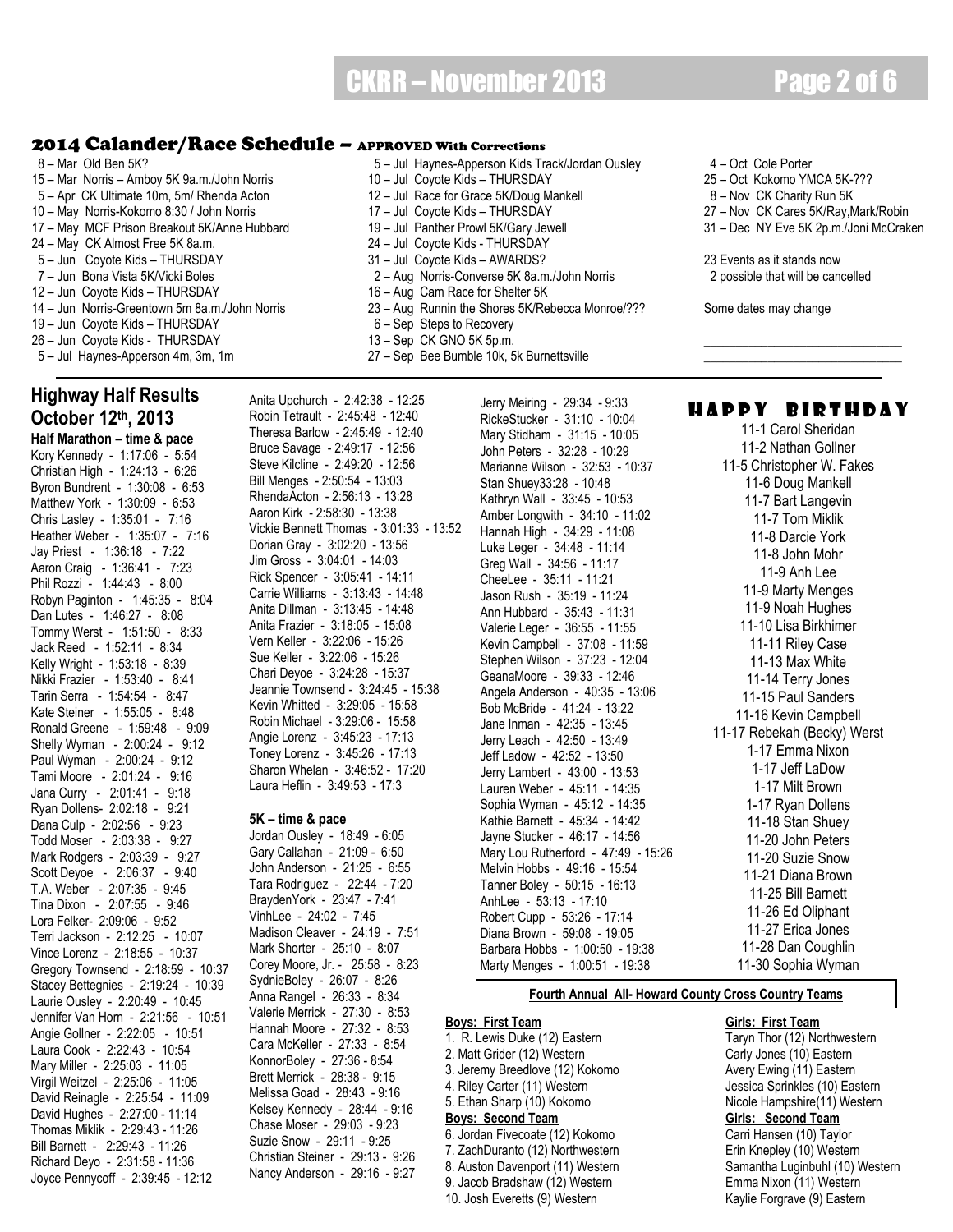# CKRR-November 2013 **Page 3 of 6**

# Wednesday Night Race

10. Sheree Bullock 32:25

#### **Jackie Sanders Miracle Mile**

#### **Wednesday, Oct 2, 2013 Highland Park Walk/Bike Path**

1. Greg Townsend 7:53 2. Jeff LaDow 9:04 3. Kevin Campbell 10:13 4. Dorian Gray 10:13 5. Sheree Bullock 10:20 6. Mellissa Jones 10:50 7. Bruce Savage 11:54 8. Shirley Bugher 13:17 9. Jerry Leach 14:08 10. Ron Sallee 15:55 11. Carol Savage 17:09 12. Diana Brown 19:05 **Joe Kidd Rangel 5K Old Ben/Highland Park 5K Course** 1. Parker Jones 19:09 2. Keith Vautaw 24:54 3. Phil Rozzi 26:20 4. Kayla Bullock 29:47 5. David Reinagle 30:35 6. Jeff LaDow 31:22 7. Anna Bullock 32:48 8. Sheree Bullock 34:00 9. Dorian Gray 39:29 10. Shirley Bugher 44:33 - - - - - - - - - - - - - - - **Jackie Sanders Miracle Mile Wednesday, Oct 9, 2013 Highland Park Walk/Bike Path** 1. Byron Bundrent 5:29 2. Michael Anderson 6:25 3. Paul Sanders 6:44 4. Phil Rozzi 7:23 5. Greg Townsend 8:03 6. Jana Skoog 8:20 7. Bruce Savage 10:55 8. Mellissa Jones 11:10 9. Dorian Gray 11:46 10. Mary Barnes 11:56 11. Jerry Leach 13:42 12. Theresa Barlow 13:42 13. Carol Savage 16:38 **Joe Kidd Rangel 5K Old Ben/Highland Park 5K Course** 1. Parker Jones 17:36 2. Phil Rozzi 24:19

- 3. Paul Sanders 24:19 4. Keith Vautaw 24:45
- 5. Jana Skoog 25:22
- 6. Kayla Bullock 28:27
- 7. John Cleaver 28:47
- 8. Dorian Gray 30:15 9. Anna Bullock 30:58
- 11. Jennifer Andrade 33:30 12. Vern Keller 33:35 13. Kim Lafollette 34:06 14. Zoey Hubbard 35:17 15. Ann Hubbard 35:17 16. Mary Barnes 37:13 17. Bea Wiles 37:54 18. Sue Keller 44:12 19. Shirley Bugher 46:25 - - - - - - - - - - - - - - - **Jackie Sanders Miracle Mile Wednesday, Oct 16, 2013 Highland Park Walk/Bike Path** 1. Keegan James 6:02 2. Paul Sanders 7:42 3. John Anderson 7:42 4. Greg Townsend 7:56 5. Kayla Bullock 8:01 6. Anna Bullock 8:17 7. Ava Peoples 9:04 8. Kevin Campbell 9:49 9. Sheree Bullock 10:05 10. Bruce Savage 10:14 11. Alex Anderson 12:43 12. Michael Anderson 12:43 13. Thomas Anderson 12:43 14. Doris Campbell 12:47 15. Shirley Bugher 13:20 16. Jerry Leach 13:40 17. Theresa Barlow 13:40 18. Ron Sallee Sr. 15:47 19. Charlotte Sallee 15:47 **Joe Kidd Rangel 5K Old Ben/Highland Park 5K Course** 1. Parker Jones 22:04 2. Paul Sanders 22:06 3. Natalie Nicholson 23:01 4. Phil Rozzi 23:38 5. Michelle Nicholson 24:14 6. Keith Vautaw 24:27 7. Kayla Bullock 26:26 8. Greg Townsend 27:58 9. John Cleaver 28:00 10. Sarah Gibson 28:05 11. Dorian Gray 31:00 12. Sheree Bullock 32:20 13. Shirley Bugher 42:09 - - - - - - - - - - - - - - - **Jackie Sanders Miracle Mile Wednesday, Oct 23, 2013 Highland Park Walk/Bike** 
	- **Path** 1. Michael Anderson 6:27
	- 2. Paul Sanders 6:50
	- 3. Kayla Bullock 8:31

4. Anna Bullock 9:35 5. Charlie Skoog 9:38 6. Jerry Leach 13:41 7. Sue Keller 14:32 **Joe Kidd Rangel 5K Old Ben/Highland Park 5K Course** 1. Paul Sanders 21:39 2. Parker Jones 21:41 3. Natalie Nicholson 23:19 4. Phil Rozzi 23:33 5. Michelle Nicholson 24:12 6. Keith Vautaw 24:25 7. Kayla Bullock 28:57 8. John Cleaver 30:29 9. Anna Bullock 31:58 10. Sheree Bullock 33:32 11. Vern Keller 33:38 12. Sue Keller 45:28 - - - - - - - - - - - - - - - **Jackie Sanders Miracle Mile Wednesday, Oct 30, 2013 Highland Park Walk/Bike Path** 1. Michael Anderson 6:23 2. John Anderson 6:35 3. Phil Rozzi 7:21 4. Paul Sanders 7:21 5. Keith Vautaw 7:31 6. Alex Anderson 7:59 7. Kayla Bullock 8:13 8. Dorian Gray 8:37 9. Bruce Savage 10:34 10. Mary Barnes 11:09 11. Jerry Leach 13:20 12. Theresa Barlow 13:30 13. Shirley Bugher 13:49 **Joe Kidd Rangel 5K Old Ben/Highland Park 5K Course** 1. Parker Jones 21:56 2. Paul Sanders 21:57 3. Phil Rozzi 23:11 4. Natalie Nicholson 24:22 5. Michelle Nicholson 24:22 6. Keith Vautaw 24:28 7. Micah Gremelspacher 26:59 8. Monica Gremelspacher 27:00 9. Kayla Bullock 27:02 10. Dorian Gray 33:04 11. Vern Keller 34:25 12. Mary Barnes 36:39 13. Shirley Bugher 44:54 14. Sue Keller 45:38

# day inglictuate<br>Results 27<sup>th</sup> Cole Porter Results

**27th Cole Porter Oct 5, 2013 Peru, IN 5K run**  Kory Kennedy 16:30.9 Byron Bundrent 19:19.3 Aaron Craig 20:47.3 Gary Callahan 21:23.9 Matthew Sturch 21:43.4 Isabelle Crain 21:53.4 1st woman Zac Holmes 22:16.5 Kevin Hattery22:27.3 Cecilio Martinez 22:31.7 Chris Edgington 22:33.9 KolbyRosemeyer 22:35.1 Jeffrey Sinkovics 22:58.4 Charles McCord 23:12.1 Jeremy Jones 23:17.2 Lori Working 23:35.2 Ron Greene 23:36.8 Dustin Wolf 23:52.4 Dillon Mongosa 24:03.2 Andrew Jackson 24:09.4 Cassidy Kestle 24:23.1 Emily Stites 24:23.4 Mark Middlesworth 24:40.4 Brooke Langley 24:49.6 Ruby Suryantoro 24:52.1 Kyle Tolliver 24:55.1 Mark Shorter 24:58.3 John Sites 25:16.2 Jamie Laycock 25:30.4 Cindy Stone 25:48.6 Kevin Jimenez 26:05.4 Keith McAndrews 26:10.8 Chris Serro 26:18.9 Brian Lemler 26:44.5 ChastonSmithers 26:46.4 Charlie Skoog 26:53.7 Andy Ammerman 26:55.3 Mike Daugherty 26:57.6 Kevin Sites 26:57.6 Douglas Preece 27:14.8 Delaney Pitts 27:25.4 Julie Dennison 27:40.5 Michael Judson 27:55.6 Rocky Ellis 28:03.1 Jonah Loshnowsky 28:16.4 Krista Vrooman 28:17.5 Kimberle Pitts 28:17.9 Cara McKellar 28:22.4 Austin Middleton 28:34.5 Tena Hoffer 28:34.9 Natalie Garrison 28:39.8 Sharon Donaldson 28:52.3 Mike Hack 29:14.4 Kristi Shaffer 29:20.9

Kelsey Kennedy 29:25.6 Kari Abbott 29:58.1

Megan Comerford 30:30.4 Jay Dennison 30:31.9 RickeStucker 30:45.1 Brian Arwood 30:46.9 Wendy Edwards30:49.7 Rob Edwards 30:52.9 Katy Holmes 31:01.9

Lori Sailors 31:58.3 Jane Horner 32:15.7 Michael Graham 32:29.9 Mark Butzin 32:48.4 Doug Mankell 33:27.9 Jeff Loshnowsky 33:54.9 Nancy Kirk 34:05.8 Ty Queen 34:13.3 John Peters 34:20.8 Jordan Jimenez 34:26.9 Robin Cole 34:42.3 Matt Kirk 34:50.4 Julie Kepes 34:53.2 Karla Hack 34:54.2 Beth Davis 34:57.7 Sherry Loshnowsky 35:45.6 Rose Clem 36:17.7 Cory West 36:22.1 Braxton Armstrong 36:53.6 Kyle Armstrong 36:53.7 Jeannie Townsend 37:30.2 Bruce Galbraith 37:56.6 Bret Galbraith 37:57.7 John Bowman 38:16.4 Jim Rhinehart 38:20.9 Amanda Jones 38:41.7 Amara Laycock 38:57.9 JeronLaycock 38:58.7 Kelley Simmons 39:52.4 Cynthia Laycock 41:39.8 Cindy Eckelbarger 42:37.3 Sharon Whelan 42:40.7 Stacy Moser 42:44.6 Karen Moser 42:45.9 Sue Keller 43:23.1 Patricia Weitzel 44:37.7

#### **15K Run**

Scott Colford 53:01.7 Parker Jones 55:11.2 Eric Crutchfield 55:50.9 Jamey Boyer 58:11.3 Julie Ralston 58:37.4 1st woman Todd Hoffer 59:47.7 Clifford Lane 1:00:55.7 Braden Timnons 1:02:30.5 Daniel Sacre 1:04:05.9 Chris Lasley 1:04:48.9 Pablo Morales 1:05:10.4 Phil Rozzi 1:08:52.4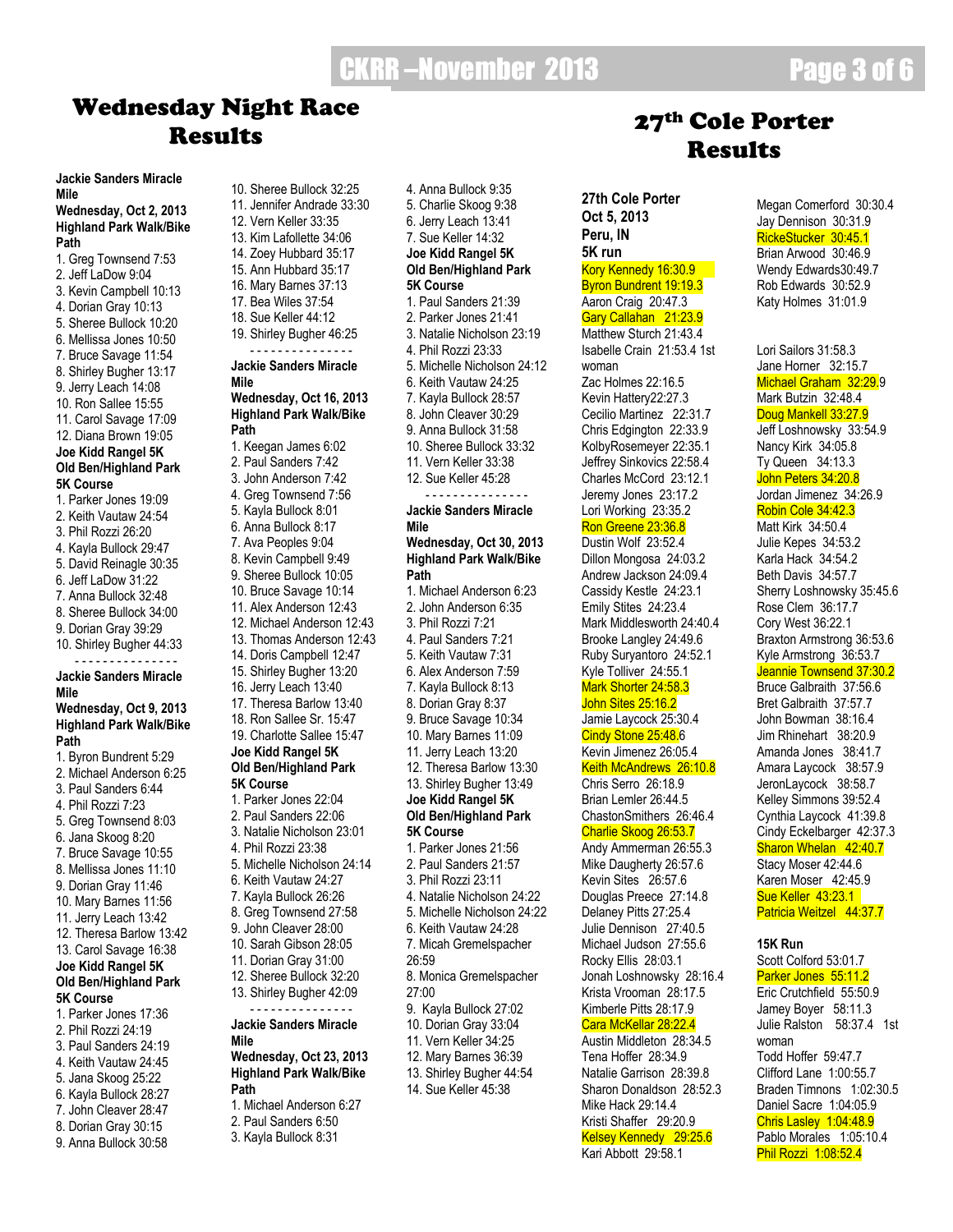CKRR – November 2013 Page 4 of 6

Vernie Criswell 1:09:04.1 Lance Gallahan 1:09:28.7 DustynShrock 1:10:55.9 Chris Frazier 1:11:01.4 Holly Ward 1:11:24.9 Shane Kirkpatrick 1:11:34.7 Nick Butts 1:12:55.2 Jodi Lake 1:13:16.3 Paul Sanders 1:14:34.4 Amanda Fack 1:14:38.7 Jacob Riley 1:15:30.4 Chad Barden 1:15:55.7 David Springer 1:16:25.2 Tara Rodriguez 1:16:31.4 Jeff Butts 1:17:05.5 Steven Wagner 1:17:05.9 Jenny Rhodes 1:17:31.6 Jason Lake 1:17:36.7 Jack Reed 1:17:43.8 Nikki Frazier 1:17:44.0 Tori Allen 1:18:21.2 Becky Wade 1:19:04.2 Bill Thompson 1:19:18.5 Zach See 1:20:11.6 Robert Wik 1:20:16.7 Ron Metz 1:20:24.1 Elvia Rodriguez 1:20:33.9 Kasey Potts 1:20:40.7 Jenny Draper 1:21:15.4 Bernadette Lane 1:21:44.3 Audrey Eaker 1:22:46.3 Mark Rodgers 1:23:12.5 Gary Sheridan 1:23:31.5 Terri Jackson 1:23:42.3 Mike Schoenradt 1:24:04.7 Jana Curry 1:24:55.2 Rosellen Connolly 1:25:56.5 Scott Deyoe 1:26:19.4 Rich Percival 1:27:17.8 **Gregory Townsend** 1:27:21.5 Mike Deardorff 1:28:19.5 Justin Wall 1:29:13.9 Angeline Larimer 1:33:16.1 Jocko Flaherty 1:33:16.1 Kim Anderson 1:34:58.4 Gloria Preece 1:36:01.5 Freeman Hershberger 1:36:22.8

#### Laura Cook 1:37:20.6

Jennifer Boyer 1:38:16.2 Kristy Drewitz 1:41:50.5 Ashley Morrison 1:41:50.9 Conner Uhrin 1:42:27.7 Amy Million 1:42:43.4 Jesse Carson 1:42:59.2 Hilary Worl 1:44:37.5 Robin Tetrault 1:45:51.7 David Hughes 1:45:54.4 Carrie Gallahan 1:45:58.6 Nick Reed 1:46:04.7 Joyce Pennycoff 1:46:40.8 Alan Kitson 1:48:10.6 Lisa Metz 1:50:04.2

Douglas Pownall 1:56:16.9 Judi Pownall 1:56:16.9 William Menges 1:57:02.2 Maria Cline 1:58:24.7 Kris Bewley 2:00:02.9 Laura Sheets 2:00:03.5

#### **5K Walk**

Vince Lorenz 27:55.2 Mary Miller 31:11.8 1st woman Vernon Keller 32:10.7 Rick Spencer 34:35.8 Greg Wall 35:23.9 Linda Miller 36:40.6 Carissa Mongosa 37:04.7 Toney Lorenz 39:07.3 Diana Harmon 40:20.6 Jan Wall 40:25.7 Sharon Petty 40:27.1 Bob McBride 42:19.9 Kathy Huntzinger 42:20.2 Robin Michael 42:30.8 Carrie Williams 42:36.9 Meredith Wagner 43:09.7 Vicki Criswell 44:51.4 Savannah Skeens 45:12.2 Robert Skeens 45:13.2 Melanie Giek 45:13.5 Chari Deyoe 45:23.7 Angela Lorenz 45:24.4 Melissa Shuck 46:01.4 Jayne Stucker 46:18.3 Jason Birchmeier 46:25.2 Lisa Reibly 46:26.6 Linda Allen 47:01.4 Mary Brown 47:26.5 Macey Milroy 47:26.9 Mary Betzner 47:26.9 Sandra Dance 49:04.2 Kelly Ramsey 49:04.9 Montana Peterson 49:05.8 Heather Hollenback 49:44.2 Natasha McKinley 49:44.3 Janet Warder 49:58.6 Todd Leininger 51:52.9 Sue Clark 52:37.7 Patti Shirk 53:41.7 Kathie Saeger 53:41.9 Martha Sipe 57:49.4

#### *On the roads*

### **Johnny 'O needs Goodfellows By Johnny 'O**



 Last year, Goodfellows, including 40 CK volunteers, provided clothing to more than 1,500 children in Howard County. Goodfellows is the only organization that can say that all the money it receives from We Care is used at Christmas to purchase clothing for needy children in

Howard County.

Goodfellows also receives individual and corporate donations. Money from these sources not spent on the Christmas program is used for scholarships and other youth programs. As it has for several years, Goodfellows donated \$2,500 to Club Kokomo"s Coyote Kids this year. It also donated \$1,000 to the YMCA for the Highway Half Marathon and 5K.

At 103 years old, Goodfellows is the oldest Christmas gift program in Howard County. It was started by Kokomo Tribune employees in 1911. The program now is a not-for-profit organization that is directed by a community-based volunteer board of directors. There are no paid staff positions.

Jean Lushin, Center Township Trustee, has been the Goodfellows" unpaid volunteer director for 34 years. Johnny "O has been associated with Goodfellows for 43 years. He is president of its board of directors.

Johnny "O is proud that fellow CK member Charlie Skoog received Goodfellows" 2008 Volunteer of the Year Award.

Charlie has led the charge the last eight years in recruiting CK members for Goodfellows.

CK Goodfellows help bag recipient clothes or use hand-held scanners to total dollar amounts before applicants go through the cash register lines at Meijer"s in December.

Approved families receive vouchers for clothing. Parents will redeem the vouchers at Meijers from 6 p.m. to 9 p.m. Dec. 15-20. Recipients are assigned a specific day to shop with the number of shoppers each session based on the total number approved for assistance. Last year, about 200 families shopped each night.

### **Chaplain'sChatter**

Fall is ending and winter is approaching! Colts. Pacer. Go #48! Thanksgiving. WeCare. CK's Charity Run. It's a month full of opportunities! Enjoy!

 Congratulations to our CK high school cross country runners that just completed successful seasons. On the girls" side, we had Carly Jones, Nicole Hampshire, Samantha Luginbuhl, and Emma Nixon. On boys" teams were Jeremy Breedlove, Jordan Fivecoate, and Landrum Neer.

 Condolences go out to Mike Deardorff, who lost his father. Charlie Skoog, Jayne and I represented CK"s honor Guard at the visitation and funeral services. Do you have a concern for a friend or family member"s spiritual condition? I have had four concerns, two for very close friends and two for family members. Three of the four have passed away. Jesus wept over the spiritual deadness of the people of His day, and we ought to have the same concern for those around us who reject Christ or do not know Him (Luke 19:41-42).

You've probably already said almost everything you can say to your friend or family member. They may even be on their guard against any attempts to lecture them or preach to them. Pray, therefore, that God will give you wisdom about this. As the Bible says, there is both "a time to be silent and a time to peak" (Ecclesiastes3:7). Most of all, pray for your friend or family member, because only God can make them open to Christ.

Remember, too, that our lives often speak louder than our words. Your example of love and patience could do much to help them realize that the Gospel is real, and that God loves them in spite of their rebellion.

Always thank God for His gift of grace! Ricke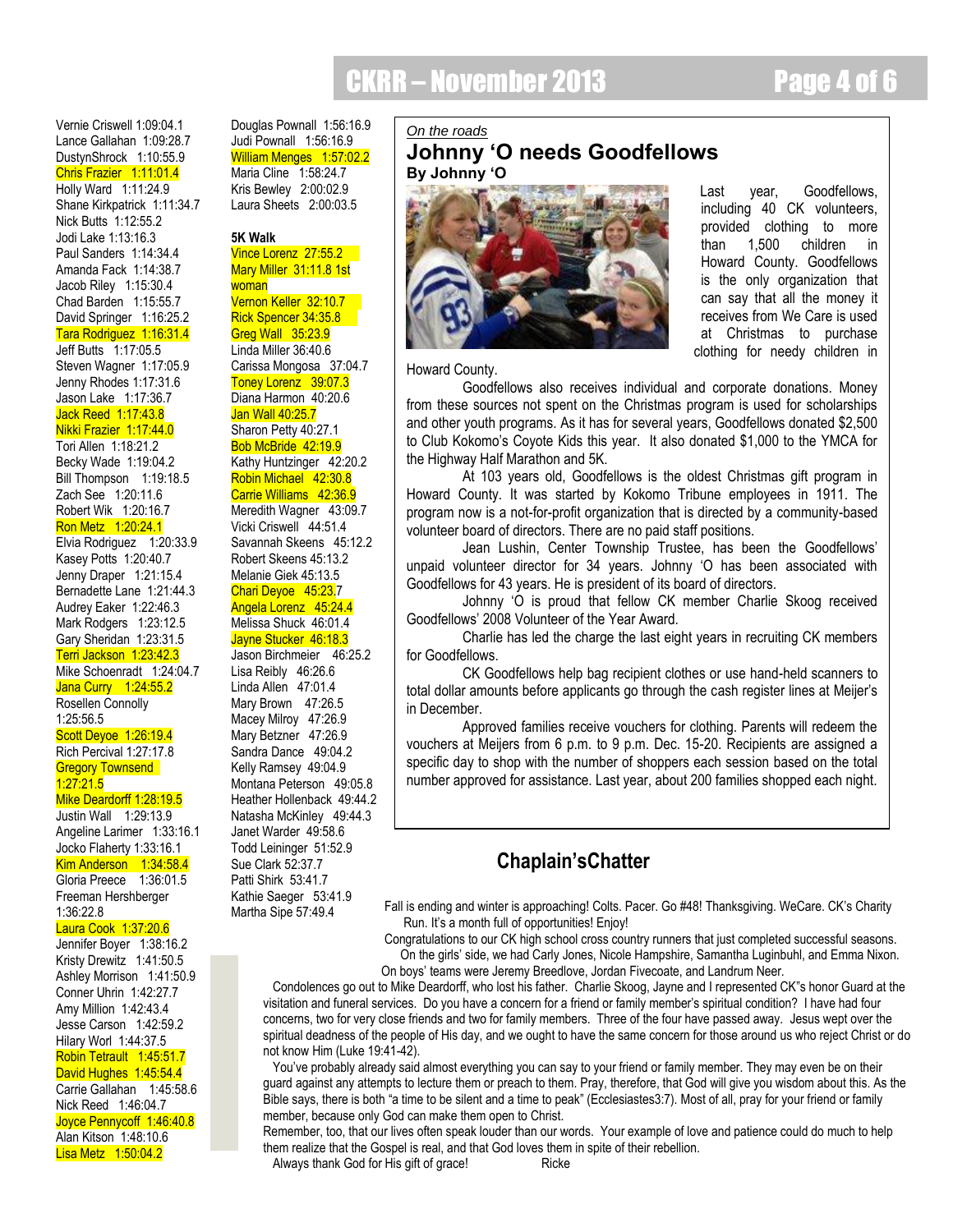# **CKRR – November 2013 Page 5 of 6**

# **Point Standings**

**Runner 0-12 Female** Sophia Wyman 65-5 V Ella Kantz 60-3 Lauren Weber 55-4 Madison Cleaver 40-2 Lilly York 40-2 Madison Clever 35-2 Hannah Moore 32-2 Maya James 20-1 Anna Weitzel 20-1 V Sydnie Boley 15-1 Elizabeth Felker 15-1 Grace Bagwell 12-1 **Male** Brayden York 200-10 John Paul Wyman 82-5 V Corey Moore 69-5 Vinh Lee 30-2 Jonah Hughes 27-2 Isaac Maurer 20-1 Ben Weitzel 20-0 V Jacob Van Horn 20-1 Nathan Gollner 15-1 Konnor Boley 10-1 Kobi Moore 10-1 **Runner 13-19 Female** Emilie Hubbard 217-13 Tara Rodriquez 215-11 Kate Steiner 40-2 Carly Jones 35-2 Kasey High 32-2 Hannah High 30-2 Jillian LaDow 29-2 H Alanna Echols 20-1 Elise Glover 20-1 Nicole Hampshire 20-1 Hannah Gollner 15-1 Emma Nixon 15-1 Christina Deyoe 12-1 **Male**

Jeremy Breedlove 175-9 V Jordan Fivecoate 110-7 V Dorian Gray 80-4 V Noah Hughes 43-3 Samuel Bettegnies 44-3 H Keagan James 20-1 Brett Merrick 20-1 Minh Pham 20-1 Austin Elliott 15-1 Sam Luginbuhl 15-1 Chase Moser 15-1 Tanner Boley 12-1 Landrum Neer 9-1 **Walker 13-19 Male** Teng Lee 40-2 **Runner 20-24 Female** Kelsey Kennedy 240-12 Nikki McCracken 60-3 H Jessica Sheets 15-1

 Mindy Oakes 12-1 **Male** Kory Kennedy 360-18 V Parker Jones 215-13 **Runner 25-29 Female** Kathryn Wall 170-9 Jenna Clark 80-4 Laura Heflin 62-4 Amber Longwith 55-3 Connie Gish 42-3 H **Male** Jordan Ousley 160-8 H Ryan Dollens 20-1 **Walker 25-29 Male** Vince Lorenz 360-18 HV **Runner 30-34 Female** Melissa Goad 140-7 Valerie Leger 116-8 Angela Anderson 113-8 Rebekah Monroe 92-5 **UMV**  Amanda Fernandes95-5H Kathleen McKinney 70-4 HH **Male** Michael Anderson 140-6 Luke Leger 95-6 Billy Cox 32-2 **Runner 35-39 Female** Sharon Whelan 191-12 Jennifer Van Horn168-10H Kelly Wright 100-5 Adriene Riggle 90-6 M Tarin Serra 85-5 Angie Gollner 60-3 Nikole Frazier 55-3 Anna Kantz 50-3 Stacey Bettegnies 40-2 H Tina Dixon 40-2 Geana Moore 40-2 Darcie York 24-2 Robyn Paginton 20-1 Tausha Shackelford 12-1 **Male** Matt York 240-12 MH Chris Lasley 145-8 H Aaron Craig 125-7 Aaron Kirk 20-1 Carey Stranahan 20-1 Chris Frazier 15-1 Moe Wright 12-1 **Runner 40-44 Female** Shelly Wyman 155-8 MV Heather Weber 120-6 H Patricia Weitzel 100-6 V Dana Culp 75-5 Lora Felker 52-3 H Mary White 40-2 **Male** Christian High 135-7 MH Paul Wyman 124-8 MV

David Reinagle 101-6 H

#### Virgil Weitzel 75-4 V Scott Riggle 92-5 H Chris James 55-3 H T.A. Weber 50-3 Scott Colford 40-2 Steve Williams 27-2 Jim Boley 20-1 V Steve Gollner 20-1 Randy Maurer 15-1 Tony White 15-1 **Runner 45-49 Female** Tami Moore 215-11 UHH Laura Cook 188-12 Terri Jackson 90-5 Cindy Stone 75-4 H Nancy Anderson 65-3 Valerie Merrick 60-3 Jenni Ortman 60-3 MHH Joni McCracken 55-3 H Linda Kendall 30-2 V Kim Anderson 27-2 Laura Sheets 12-1 **Male** Jack Reed 300-17 HV Michael Graham 280-17 V Ron Moore 140-7 MV Jay Priest 55-3 John Anderson 52-3 Dan Lutes 52-3 Dana Neer 40-2 H Todd Moser 20-1 Tommy Werst 20-1 Scott Glover 15-1 Chee Lee Lee 15-1 Terry Jones 10-1 **Walker 45-49 Female** Carol Savage 155-8 Anh Lee 95-5 **Runner 50-54 Female** Cara McKellar 247-15 Laurie Ousley 199-11 Ann Hubbard 179-14 V Marianne Wilson 173-12 Roxane Burrous 120-6 Anita Upchurch 67-4 Lisa Metz 45-3 Tracy Brown 19-2 **Male** Phil Rozzi 362-20 UHHV Scott Deyoe 235-16 **MHHV**  Paul Sanders 147-9 Byron Bundrent 140-7 Bruce Savage 104-9 Al Hochgesang 62-4 Kevin Campbell 61-5 Ron Metz 57-4 V Jerry Long 55-3 Ken Swinehart 36-3 Heath Spence 20-1 Michael Thrasher 20-1 V Matt Steiner 12-1 **Walker 50-54 Female**

 Mary Miller 400-20 H Jayne Stucker 232-16 V Jane Inman 169-11 H Chari Deyoe 117-7 HH Jean Heflin 81-6 V Raye Jean Swinehart50-3 **Male** Steve Inman 60-3 V Kevin Whitted 40-2 **Runner 55-59 Female** Anna Rangel 320-18 UHH Jana Curry 275-14 M Robin Tetrault 165-11 MV Vicki BennettThomas 66-5 Theresa Barlow 50-3 V Debra Perkins 32-3 Mary Barnes 30-2 Vicki Boles 20-1 V **Male** Greg Townsend 346-19 UV Mike Deardorff 197-12 H Keith McAndrews 145-8 Jeff LaDow 98-7 H Ray Tetrault 97-8 Jerry Meiring 79-6 Russ Hovermale 78-6 Earl Strong 22-2 Scott Hamilton 20-2 Mark Rodgers 20-1 Terry Townsend 20-1 V Jeff Perkins 18-2 Will Daehler 10-1 **Walker 55-59 Female** Barbara Hobbs 80-4 HH **Male** Rick Spencer 280-14 H **Runner 60-64 Female** Joyce Pennycoff 320-16 H Jeanie Townsend 262-17 MV Sue Keller 174-14 Robin Cole 133-9 Rhenda Acton 115-7 Anita Frazier 55-3 Shirley Bugher 29-3 Marty Menges 20-1 **Male** Mark Shorter 365-20 HV Ron Green 227-12 V Charlie Skoog 177-12 MV Bill Menges 141-10 Tom Miklik 60-4 Steve Kilcline 50-3 V Joe Yeagle 20-1 V **Walker 60-64 Female** Jan Wall 355-18 H Carrie Williams 190-12 Angela Lorenz 152-11 Judy Trobaugh 39-3 **Male** Vern Keller 320-16 V Greg Wall 313-20 HV

 Toney Lorenz 226-17 HV Robin Michael 184-16 Steve Wilson 122-10 Melvin Hobbs III 61-4 HH James Canning 50-3 **Runner 65-69 Female** Susan Gerhart 40-2 H Kathie Barnett 20-1 **Male** Gary Callahan 320-16 David Hughes 315-20 UV Ricke Stucker 279-19 V Doug Mankell 72-7 Bill Barnett 20-1 Jim Burrous 20-1 V **Walker 65-69 Female** Mary Lou Rutherford 290- 17 H Anita Dillman 260-13 Diana Brown 35-2 V **Male** Bob McBride 180-9 Richard Kerkhof 20-1 V **Runner 70-74 Male** John Peters 150-8 V Billy Stanton 140-7 Stan Shuey 112-7 V Dale Sullivan 35-2 John Norris 20-1 V **Walker 70-74 Male** John Mohr 195-11 H Jim Gross 160-8 Jerry Leach 60-3 V Dan Coughlin 20-1 V **Runner 75-79 Male** Riley Case 60-3 **Walker 75-79 Male** Jerry Lambert 200-10 HV Robert Cupp 95-5 Dick Summerton 30-2 **Walker 80+ Male** Milt Brown 20-1

\*\*Note – due to limited space – Special race results from Oct will appear with Nov in the December newsletter. Please remember to report your races!